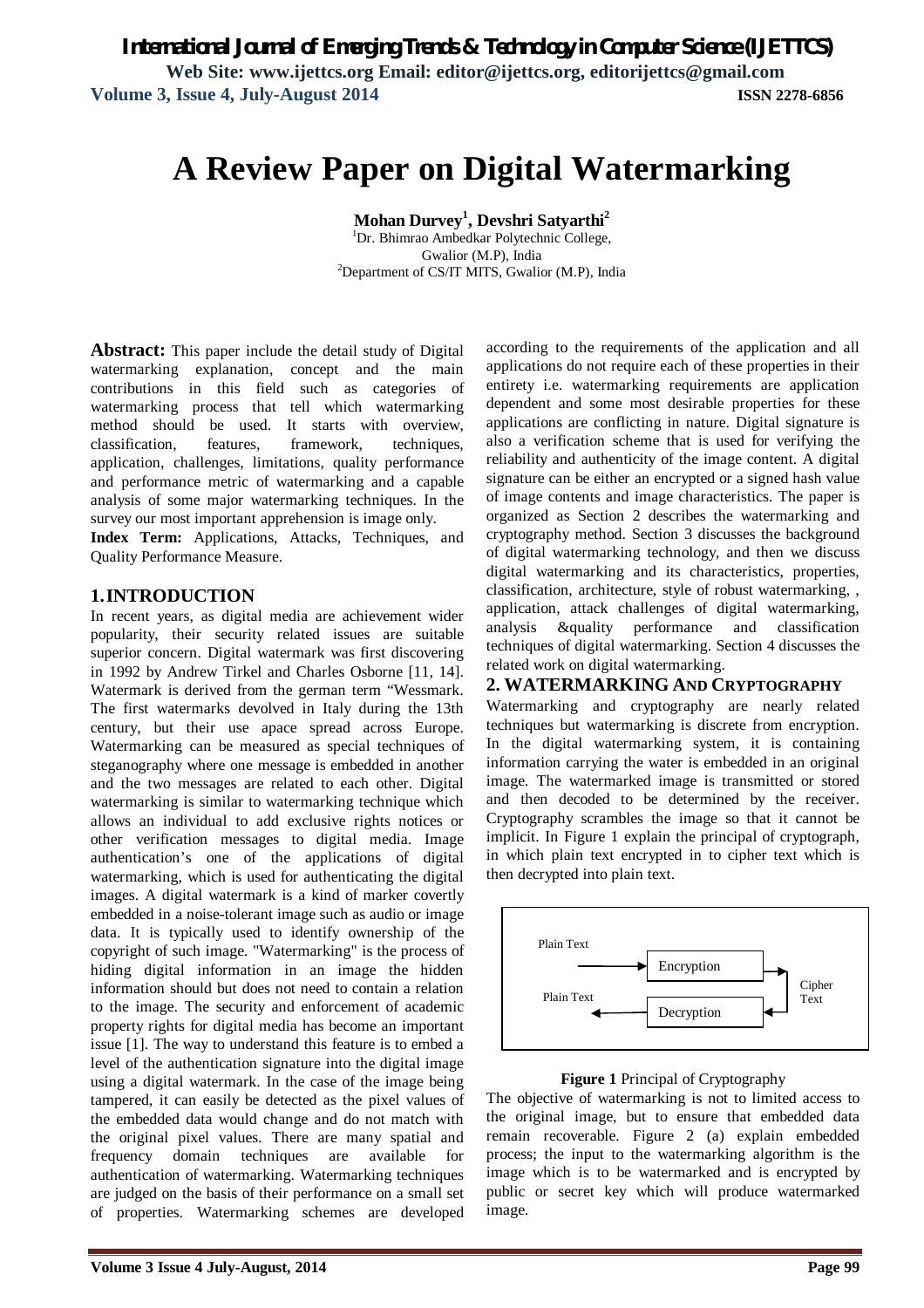

**Figure 2** (a) Embedding process

Figures 3 explain (b) decoding process; the test image is decrypted using the same secret/public key for the watermark detection.



**Figure 2** (b) Decoding process

#### **3. DIGITAL WATERMARKING TECHNOLOGY**

Digital watermarking rapidly growing research area of digitised images, video and audio has urged the need of copyright protection, which can be used to produce verification against any illegal attempt to either reproduce or manipulate them in order to change their identity. Digital watermarking is technique providing embedded exclusive rights information in images. Digital watermarking is a collection of emerging of technology, such as signal processing, cryptography, probability theory and stochastic theory, network technology, algorithm design and other techniques.



#### **3.1 Characteristics of Digital watermarking**

There are a number of important characteristicsthatwatermark can exhibit, Jalil and Mirza (2010), Bandyopadhyay and Paul (2010). The main characteristics of digital watermarking are classified into major categories as follows.

- Robustness: The watermark should be capable to resist after normal image processing operations such as image cropping, transformation, compression etc.
- Imperceptibility: The watermarked image should appear like same as the original image to the ordinary eye. The observer cannot detect that watermark is embedded in it.

• Security: An unauthorized someone cannot detect, retrieve or change the embedded watermark.



**Figure 4** characteristics of digital watermarking [11]

- Transparency: Transparency relates to the properties of the human sensory. A transparent watermark causes no artifacts or feature loss.
- Capacity: Capacity describes how many information bits can be fixed. It addresses also the possibility of embedding multiple watermarks in one document in parallel. Capacity requirement always effort against two other important requirements, that is, imperceptibility and robustness (Fig 4). A higher capacity is usually obtained at the expense of either robustness strength or imperceptibility, or both.

#### **3.2 Properties of Digital water marking**

Watermarking system has some very important popular properties. Some of these properties such as

- Effectiveness: It is the probability that the message in a watermarked image will be correctly detected; it ideally needs this probability to be 1 [23].
- Image fidelity: Watermarking is a process that alters an original image to add a message to it; therefore it certainly affects the image's quality. We want to keep this poverty of the image's quality to a minimum, so no obvious difference in the image's fidelity can be noticed [23].
- Payload size: In which every watermarked work is used to hold a message. The size of this message is often essential as many systems require a comparatively big payload to be embedded in a cover work [23].
- False positive rate: It is number of digital works that are identified to have a watermark embedded when in reality they have no watermark embedded. This should be reserved very low for watermarking systems [23].
- Robustness: In which a watermarked work is altered during its lifetime, either by transmission over a loss channel or several malicious attacks that try to remove the watermark or make it undetectable. A robust watermark should be able to withstand additive Gaussian noise, compression, printing and scanning, rotation, scaling, cropping and many other operations [23].

#### **3.3 Classification of Digital water marking**

In this section the digital watermarking discus various type of classification and segmented into various categories.

**1. According to Robustness:** There are classified into three categories.

• Robust: A digital watermark is called robust if it resists a selected class of transformations. Robust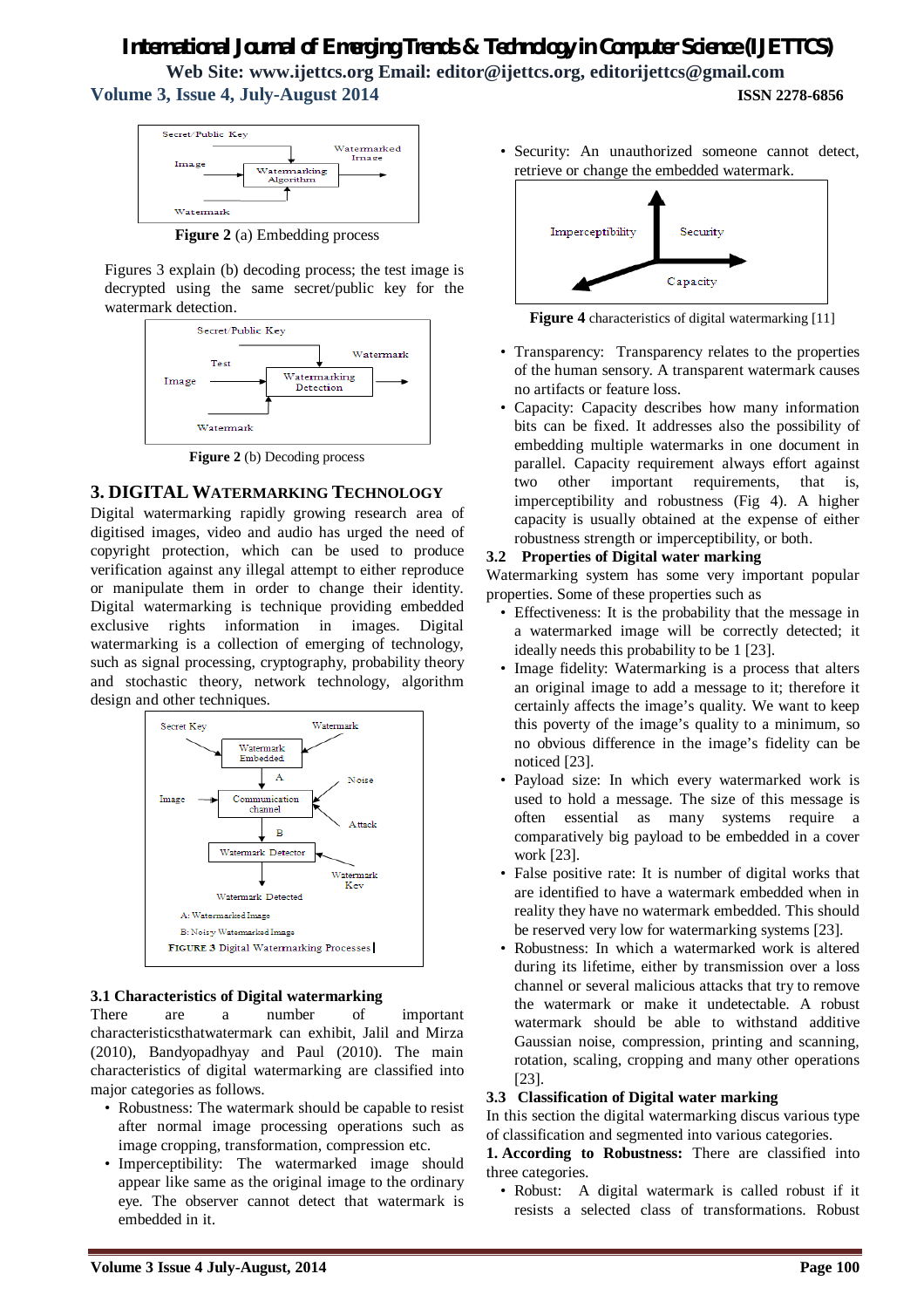watermarks may be used in copy protection applications to carry copy and no access control information [11].

- Fragile: Fragile watermarks are mainly used for tamper detection (integrity). Fragile watermarking is very sensitive to the change of signal [11].
- Semi fragile: Semi-fragile watermarks generally are used to detect mean transformations. It is capable of tolerating some degree of the change to a watermarked image [11].

**2. According to Document:** There are classified into four categories [11].

- Image watermarking: In this watermarking hide the essential information into the image and to detect or extract that essential information.
- Text watermarking: In this watermarking only marked on PDF, DOC and text file to prevent the change s made to text.
- Audio watermarking: In this watermarking only work on internet music, MP3 etc.
- Video watermarking: In this watermarking the video stream to control video applications. It is the addition of image watermarking. This process requires real time extraction and robustness for compression.

**3. According to perceptivity:** There are classified into two categories.

- Visible watermarking: In this watermarking that is visible in the digital data like stamping a watermark on paper document, (ex.) television channels, like Zee TV, whose logo is visibly superimposed on the corner of the TV picture [11].
- Invisible watermarking: In this watermarking, this can insert information into an image which cannot be seen, but can be detecting with the right software [11].

**4. According to watermark type:** There are classified into two categories [11].

- Noise type: Noise type has pseudo noise, Gaussian random and chaotic sequences.
- Image type: There are binary image, stamp, logo and label.

**5. According to Purpose:** There are classified into four categories [11 3].

- Copyright protection watermarking: In which owner want others to see the mark of the image watermark, then the watermark can be seen after adding the watermark to the image, and the watermark still exists even if it is attacked.
- Tampering tip watermarking: In which protects the truth of the image satisfied, labels the modified content and resists the usual loss compression formats.
- Anti counterfeiting watermarking: In which added to the building process of the paper notes and can be detected after printing, scanning, and other processes.
- Anonymous mark watermarking: In which hide important annotation of confidential data and restrict the illegal users to get confidential data.

**6. According to domain:** There are classified into two categories.

- Spatial domain: In this domain focuses on modifying the pixels of one or two randomly selected subsets of images. There are some algorithms are used in technique LSB, SSM Modulation [11 2 15].
- Frequency domain: In this domain, values of confident frequencies are altered from their original [11 3 20].

**7. According to detection process:** There are classified into three categories.

- Visual watermarking: Visual watermarking needs the original data in the testing option, it has stronger robustness, but its application is limited [11].
- Semi blind watermarking: In which does not require an original media for detection [11].
- Blind watermarking: In which does not must original data, which has wide application field, but requires a higher watermark technology [11].

#### **8. According to use of keys:**

- Asymmetric watermarking: In which technique where different keys are used for embedding and detecting the watermark [11].
- Symmetric watermarking: In which same keys are used for embedding and detecting the watermark [11].

#### **3.4 Architecture of Digital watermarking**

A Simple Digital watermarking is a technology in which a watermark (secret information) is hidden in the digital medium using a suitable algorithm for the authentication and identification of original owner of the product and after we get is watermarked image. Simple digital watermarking technique consists of two modules. First module is watermark embedding into watermark detection modules and second is extraction module. Watermark detection and extraction module is used to verify whether the data contains individual watermark or she/he watermark can be extracted. In Watermark process apply watermark and secret key on input image and output comes watermarked image fig 5.



**Figure 5** Architecture of digital watermarking

#### **3.5 Styles of Robust Watermarks**

There various types of style watermarks as follow [16].

- **Noise Watermark**: Noise watermark is most generally used type of robust watermark. For the reason of security and statistical un-detectivity, it is verified that the watermark is most secure, if it is in the form of Gaussian random sequence. To measure the similarity between original and extracted sequence, the correlation value is used to specify the similarity.
- **Logo Watermark**: Logo is another form of robust watermark. The logo is small image pattern in binary form. It can be company logo used in commercial applications. The quality of logo image is measured by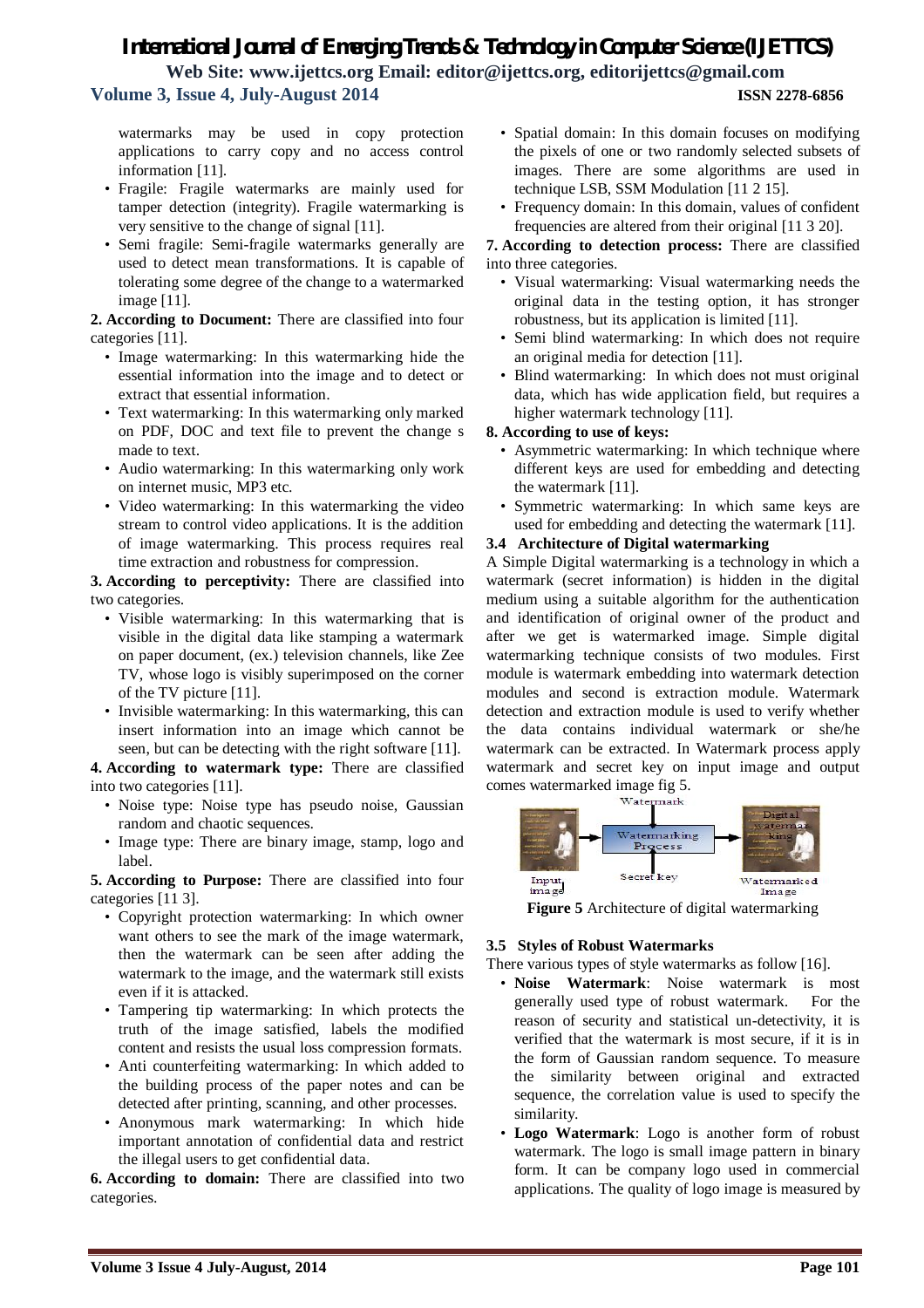human awareness. That is, it is individual measure of verifying authenticity of the digital satisfied.

**• Message Watermark**: Message watermark is comprised of text. Message watermark has the advantage of easy to use in comparison with noise type watermark or logo watermark. However, the message watermark require bit error rate similar to zero, because any bit error will source key error in the final result. In most cases it is required that information with at least 64 bit (or 8 ASCII character can be carried by multimedia).

#### **3.6 Application based on Digital Watermarking**

The following application of Digital watermarking is given.

- **Copyright protection**: It is used to identify and protect official document ownership [21].
- **Digital right management**: It can be used for description, identification, trading, protecting, monitoring and tracking of all forms of usages over tangible and intangible assets [21].
- **Tamper proofing**: It is used for fragile in nature [22].
- Broadcast monitoring: In which application the number of television and radio channels delivering content has notably expanded [22].
- **Fingerprinting**: Fingerprints are the description of an object that tends to differentiate it from other small objects [22].
- **Medical application**: Names of the patients can be printed on the X-ray reports and MRI scans using techniques of visible watermarking.[11 20 22]
- **Image and content authentication**: In this application the objective is to detect modification to the data. The characteristics of the image, such as its edges, are embedded and compared with the current images for differences.

#### **3.7 Attacks on Digital Watermarking**

There are various possible malicious intentional or unintentional attacks that a watermarked matter. The accessibility of wide range of image processing soft ware's made it possible to achieve attacks on the robustness of the watermarking systems. The aim of these attacks is foil the watermark from performing its intended purpose. A brief introduction to various types of watermarking attacks is follows.

- **Removal Attack**: In this attacks mean to remove the watermark data from the watermarked object [23].
- **Geometric attack**: All manipulations that distress the geometry of the image such as flipping, rotation, cropping, etc. should be detectable [11].
- **Protocol Attack**: In this attacks do neither mean at destroying the embedded information nor at disabling the detection of the embedded information [23].
- **Cryptographic attacks**: It is deal with the brilliant of the security [23].

#### **3.8 Challenges and limitations of Digital Watermarking**

There are various technical challenges in watermarking research. The robustness and imperceptibility trade-off makes the research quite interesting. To achieve

imperceptibility, the watermark should be additional to the high frequency components of the original message. On the other hand, for robustness the watermark can be further to the low frequency components only. Thus, the watermarking method can be successful if the low frequency mechanisms of the original message are used as the host for watermark insertion. We discuss the various technical issues related to watermarking, such as properties of the human visual system and spread-spectrum communication, which are commonly exploited for making watermarking schemes successful [13].

#### **3.9 Analysis & Quality Performance Measures**

In order to calculate the quality performance of the watermarked images, there are some quality measures such as SNR, PSNR, MSE, and BER.

**Mean square error** (MSE): It is defined average squared difference between to reference image and distorted image.It is calculated by the formula given below.

$$
\text{MSE}=1/\text{XY}[\sum_{i=1}^{n}\sum_{j=1}^{J}(c(i,j)-e(i,j))^2]
$$

Where,

X and Y are height of the image.

C (i, j) is the pixel value of the cover image.

e (i, j) is the pixel value of the embed image.

**Signal to noise ratio** (SNR): It measures the signal strength relative to the background noise.It is calculated by the formula given below

$$
\text{SNR} = 10\text{log}_{10}\Big(\frac{P_{signal}}{P_{nodes}}\Big)
$$

Where,

P  $_{Signal}$  measures the signal strength relative to P  $_{noise}$  the background noise.

**Peak signal to noise ratio** (PSNR): It is used to determine the degradation in the embedded image with respect to the host image [ijeit]. It is calculated by the formula as,

$$
PSNR = 10\log_{10}(L * L/MSE)
$$

Where,

L is the peak signal value.

**Bit error ratio (BER):** It **is** the ratio that calculates how many bits received in error over the number of the total

bits received.  

$$
BER = \frac{P}{(H * W)}
$$

Where,

H and W are height and width of the watermarked image. P is the count number initialized to zero.

#### **3.10 Classification of Watermarking Techniques**

Watermarking is the method of hiding the secret information into the digital media using some strong and suitable algorithm. Algorithm plays an essential role in watermarking as, if the used watermarking technique is capable and strong then the watermark being embedded using that technique cannot be easily detected. The attacker can only destroy or detect the secret information.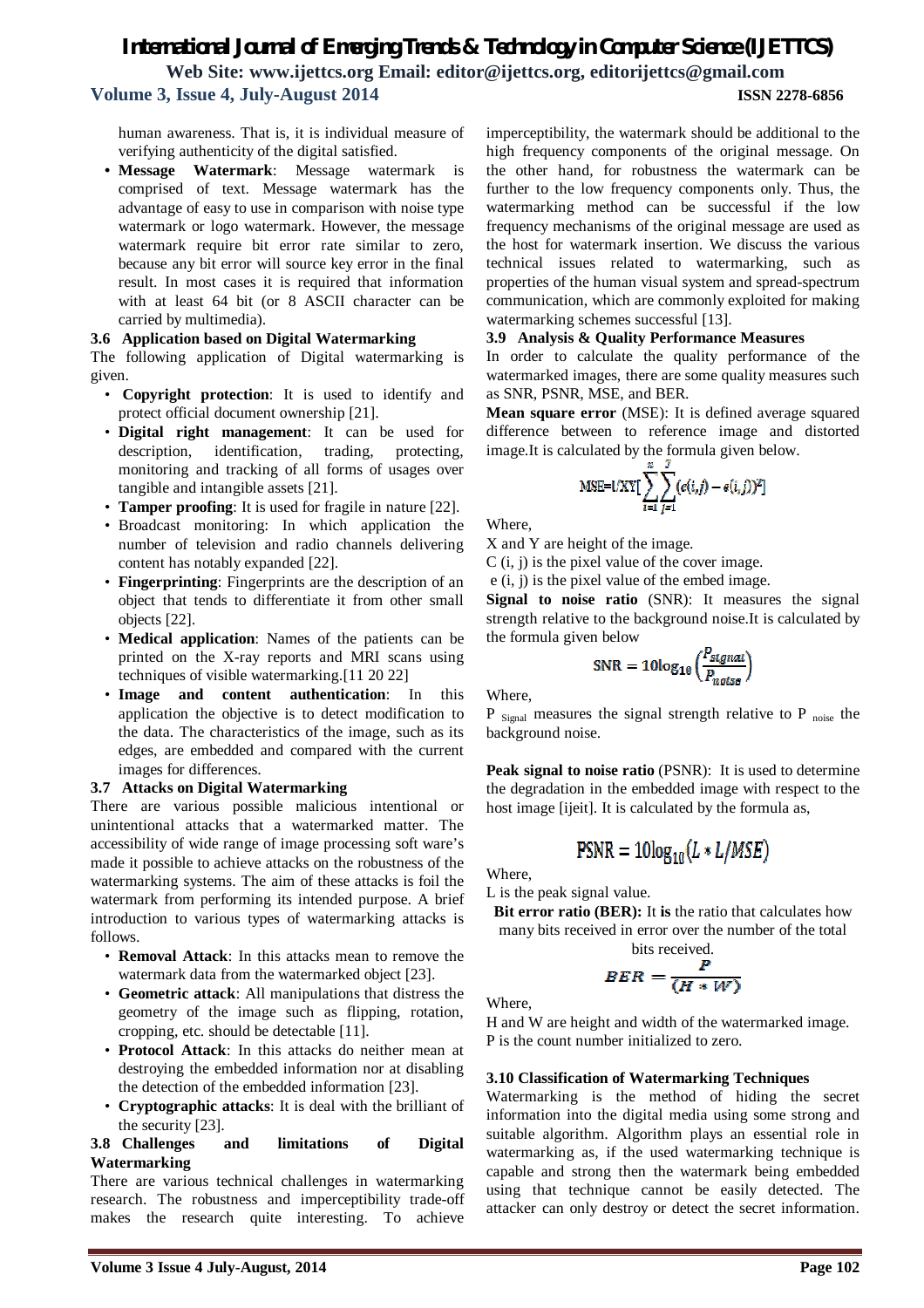There are some various algorithms are used to hide the information.



**Figure 5** Techniques of watermarking

**Spatial domain:** Algorithms directly load the raw data into the original image [2]. Spatial watermarking can also be applied using colour separation. In this way, the watermark appears in only one of the colour bands. This renders the watermark visibly subtle such that it is difficult to detect under regular viewing.

**Least Significant Bit:** Old popular technique embeds the watermark in the LSB of pixels. This method is easy to implement and does not generate serious distortion to the image; however, it is not very robust against attacks [11]. LSB is very sensitive to noise and common signal processing and cannot be used in practical applications.

Patchwork Algorithm: Patchwork is a data hiding technique developed by Bender et al. and published on IBM Systems Journal, 1996 [11]. It is based on a pseudorandom, statistical model. Patchwork imperceptibly inserts a watermark with a particular statistic using a Gaussian distribution [11].

**Frequency domain:** Compared to spatial-domain methods, frequency domain methods are more commonly applied. The aim is to insert the watermarks in the spectral coefficients of the image. The most commonly used transforms are the Discrete Cosine Transform (DCT), Discrete Fourier Transform (DFT), Discrete Wavelet Transform (DWT), the reason for watermarking in the frequency domain, that is the characteristics of the human visual system (HVS) are better captured by the spectral coefficients [4].

**Discrete cosine transforms (DCT):** DCT represents data in conditions of frequency space relatively than an amplitude space. It is useful, because that corresponds more to the way humans observe light, so the part are not supposed can be identified and thrown away. DCT based watermarking techniques are robust compared to spatial domain techniques. Such algorithms are robust against simple image processing operations like low pass filtering, brightness and contrast adjustment, blurring etc. However, they are difficult to implement and are computationally more costly [18].

**Discrete wavelet transforms (DWT):** Wavelet Transform is a recent technique frequently used in digital image processing, compression, watermarking etc. The transforms are based on small waves, called wavelet, of varying frequency and limited duration. The wavelet transform decomposes the image into three spatial directions, i.e. horizontal, vertical and diagonal [19].

| techniques $[11 2 10 18]$ |                                                                                                                                                                                                                            |                                                                                                                                                                                                    |
|---------------------------|----------------------------------------------------------------------------------------------------------------------------------------------------------------------------------------------------------------------------|----------------------------------------------------------------------------------------------------------------------------------------------------------------------------------------------------|
| Algorithm                 | Advantage                                                                                                                                                                                                                  | Disadvantage                                                                                                                                                                                       |
| LSB                       | 1. Easy to<br>implement and<br>under stand.<br>2. Low<br>degradation of<br>image quality.<br>3. High<br>perceptual<br>transparency.                                                                                        | 1. It lacks basic<br>Robustness<br>2. Vulnerable to<br>noi se<br>3. Vulnerable to<br>cropping,<br>scaling.                                                                                         |
| Patchwork                 | Highlevel of<br>robustness<br>against most<br>type of attacks.                                                                                                                                                             | It can hide only a<br>very small<br>am ount of<br>information.                                                                                                                                     |
| $_{\rm DCT}$              | 1. The watermark<br>is embedded into<br>the coefficients<br>of the middle<br>frequency, so<br>the visibility of<br>image will not<br>get affected and<br>the watermark<br>will not be<br>removed by any<br>kind of attack. | 1. Block wise<br>DCT destroys<br>the invariance<br>properties of the<br>system.<br>2. Certain higher<br>frequency<br>components<br>tend to be<br>suppressed<br>during the<br>quantization<br>step. |
| DWT                       | 1. Allows good<br>localization both<br>in time and<br>spatial frequency<br>dom ain<br>2. Higher<br>compression<br>ratio which is<br>relevant to<br>human<br>perception.                                                    | 1. Cost of<br>computing<br>may be higher.<br>2. Longer<br>compression<br>time.<br>3. Noi se/blur<br>near edges of<br>images or video<br>frames.                                                    |
| <b>DFT</b>                | 1. DFT is<br>rotation, scaling<br>and translation<br>(RST) invariant.<br>Hence it can be<br>used to recover<br>from geometric<br>di storti ons                                                                             | 1. Complex<br>Implementation<br>2. Cost of<br>computing may<br>be higher.                                                                                                                          |

**Table1.** Comparisons of different watermarking

# **4.RELATED WORK**

In 2000, Chen et al.'s [24] proposed an adaptive watermarking scheme. This scheme embeds a binary image as watermark in DCT approach. The watermarked image is imperceptible by human visual system. It uses a feature based method to locate the watermark positions during embedding and extracting. The feature-based method uses the sobel edge-detector to obtain the gradient magnitude and this result is proportional to the amount of watermark bits.In 2008, Wang H. et al. [4] proposed a chaotic watermarking scheme for authentication of JPEG images. The quantized DCT coefficients after entropy decoding are mapped to the initial values of the chaotic system, and then the generated watermark information by chaotic iteration is embedded into JPEG compressed domain. Requantization operation does not invalidate tamper detection due to direct modification of DCT coefficient after quantization. Extraction is also performed in the compression domain. Extraction is fast and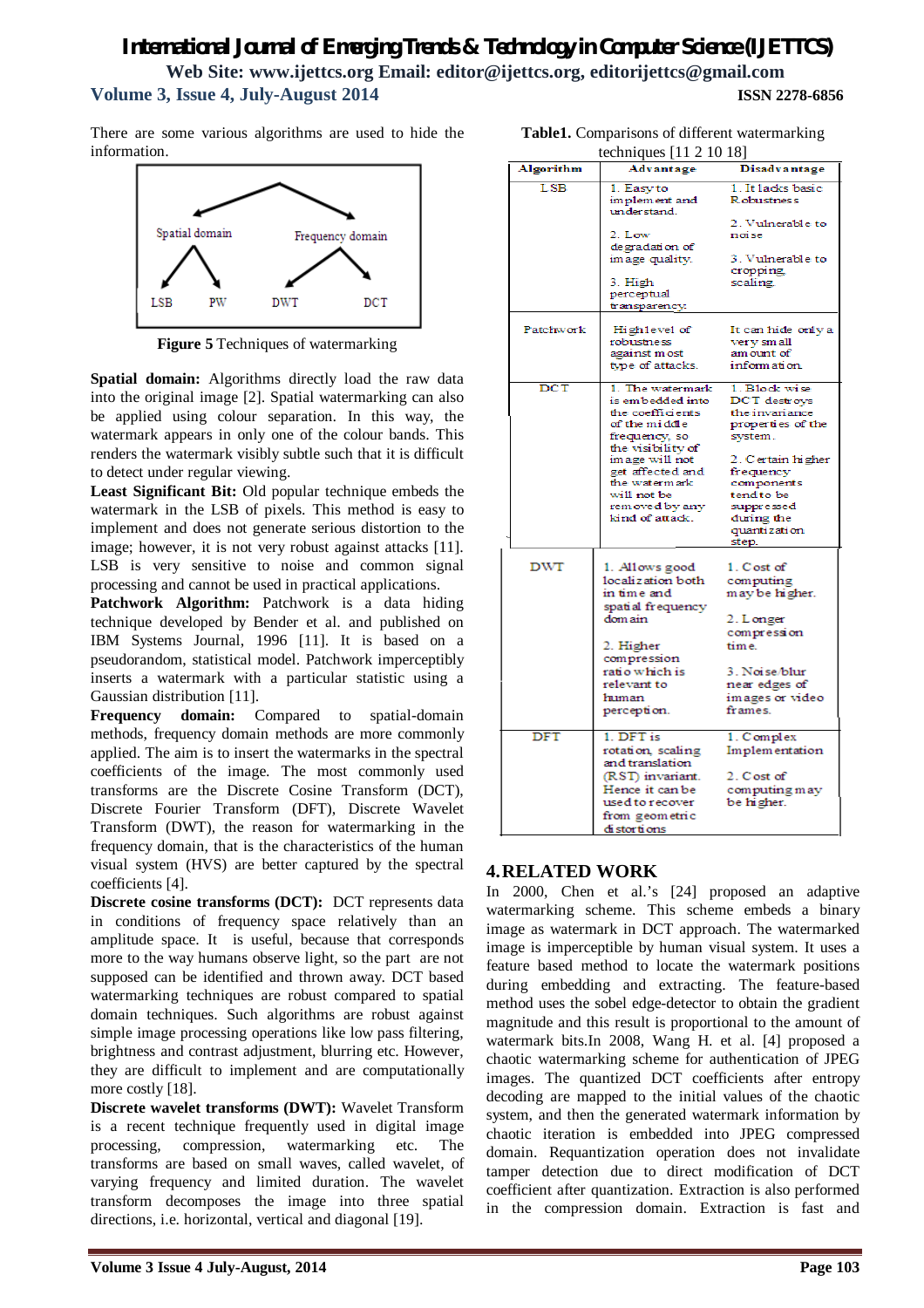complexity of method is claimed to below.In 2009, Chen et al.[13] proposed a spatial domain watermarking technique based on the idea of incorporating block-wise dependency information in watermarking procedure for thwarting VQ attack without compromising on localization capabilities of the scheme. The block-wise dependency relationship between the blocks of the image is established using fuzzy clustering criteria; a fuzzy C-means algorithm is used for this purpose. This method allows one piece of data to belong to two or more clusters unlike other traditional hard clustering schemes like k-means algorithm that assign data points to a specific cluster. The scheme consists of authentication data embedding procedure and tamper detection procedure.In 2011, Bhattacharya et al. [6] proposed a new approach which makes use of both fragile and robust watermarking techniques. The embedded fragile watermark is used to assess the degradation undergone by the transmitted images. Robust image features are used to construct the reference watermark from the received image, for assessing the amount of degradation of the fragile watermark.In 2011, Yan et al. [7] presented a blind watermarking approach to protect vector geo-spatial data from illegal use. The presented method is rarely affected by data format change, random noise, similarity transformation of the data, and data editing.In 2012, Chen et al. [8] proposed a watermarking technique based on the frequency domain. A modified algorithm is presented to improve the defect of the JPEG quantification in order to reduce the bit error rate (BER) of the retrieved watermark. In Addition, two parameters called controlling factors are used to adjust the value of the DCT coefficient in order to trade-off the qualities between the watermarked images and retrieve watermark. Moreover, the proposed algorithm is design as a blind mechanism. Thus, the original image and watermark are not needed for extracting watermark.In 2012, Kannammal et al. [9] proposed a digital watermarking framework in which the Electrocardiograph (ECG) and Patients demographic text ID act as double watermarks. By this method the medical information of the patient is protected and mismatching of diagnostic information is prevented. Transform domain techniques are in greater use now a days in place of spatial domain techniques as much is known about the properties of these transforms to achieve better watermark characteristics.In 2012, Chitla Arathi [10] presented a semi-fragile watermarking technique based on block based SVD (singular value decomposition). Semi-fragile watermark is fragile to malicious modifications while robust to incidental manipulations .The scheme can extract the watermark without the original image. SVD transformation preserves both oneway and non-symmetric properties that are not obtainable in DCT and DFT transformations. This technique can also detect tamper made on the image.

#### **5.CONCLUSION**

In this paper we have obtainable various aspects for digital watermarking like introduction, outline, techniques, and applications. Separately from it a brief and relative analysis of watermarking techniques is presented with

their advantages and disadvantages which can help the new researchers in these areas. We also tried to classify the digital watermarking in all the known aspects like robustness, perceptivity, purpose, watermark type, domain, and detection process. In this paper we tried to give the whole information about the digital watermarking which will help the new researchers to get the maximum awareness in this domain.

#### **References**

- **[1]** Christine I. Podilchuk, Edward J. Delp, "Digital watermarking: Algorithms and applications", Proceedings of IEEE Signal processing Magazine, July 2001.
- **[2]** Jiang Xuehua, "Digital Watermarking and Its Application in Image CopyrightProtection", Proceedings of International Conference on Intelligent Computation Technology and Automation, 2010.
- **[3**] http://ippr-practical.blogspot.in
- [**4**] Manpreet kaur, Sonia Jindal, Sunny behal, " A Study of Digital image watermarking" , Proceedings of Volume2, Issue 2, Feb 2012.
- **[5**] G. Dayalin Leena and S. Selva Dhayanithy, "Robust Image Watermarking in Frequency Domain", Proceedings of International Journal of Innovation and Applied Studies ISSN 2028-9324 Vol. 2 No. 4 Apr. 2013, pp. 582-587
- **[6]** Ankan Bhattacharya, Sarbani Palit, Nivedita Chatterjee, and Gourav Roy "Blind assessment of image quality employing fragile watermarking", Proceedings of 7th International Sym. on Image and Signal Processing and Analysis Dubrovnik, Croatia, 2011, pp. 431- 436.
- **[7]** Haowen Yan, Jonathan Li, Hong Wen ,"A key pointsbases blind watermarking approach for vector geospatial data", Proceedings of Elsevier Journal of Computers, Environment and Urban Systems, 2012, Volume 35, Issue 6, pp. 485–492.
- **[8]** Huang-Chi Chen, Yu-Wen Chang, Rey-Chue Hwang "A Watermarking Technique based on the Frequency Domain", Proceedings of Journal of Multimedia, 2012,Vol. 7, No. 1, pp. 82-89.
- **[9**] A. Kannammal, K. Pavithra, S. Subha Rani, "Double Watermarking of Dicom Medical Images using Wavelet DecompositionTechnique", Proceedings of European Journal of Scientific Research, 2012, Vol. 70, No. 1, pp. 46-55.
- **[10]** Chitla Arathi,'' A Semi Fragile Image Watermarking Technique Using Block Based SVD", Proceedings of International Journal of Computer Science and Information Technologies, Vol. 3 (2), 2012, 3644- 3647.
- **[11]** Prabhishek Singh, R S Chadha, "A Survey of Digital Watermarking Techniques, Applications and Attacks", Proceedings of International Journal of Engineering and Innovative Technology (IJEIT), March 2013Volume 2, Issue 9.